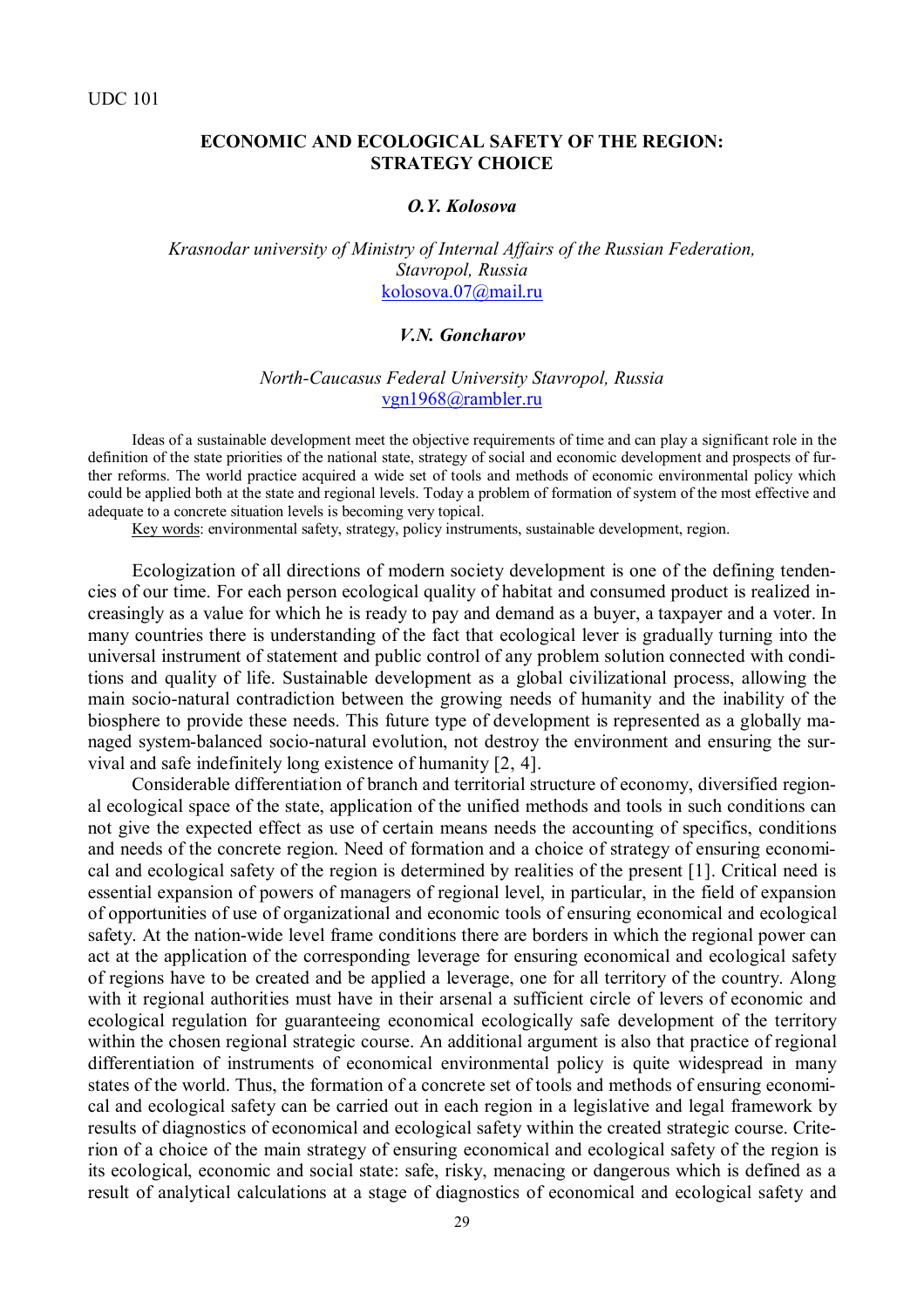testifies to the level of ecodestructive influence on system "surrounding environment-populationeconomy" of the region. All diagnosed condition of economical and ecological safety gives a chance to form target reference points of the economic and ecological directions which are achievable. The most difficult situation is observed in the regions with ecologically dangerous state which characteristic sign appears to be high intensity of influence of ecodestructive factors, considerable scales of anthropotechnogenic load of natural and resource potential, ecosystems and the population which causes considerable ecological disruption in the region and calls into question possibilities of restoration of qualitative parameters. Strategic objectives for such regions are the stopping of degradation of environment, exhaustion of natural and resource potential and reduction of ecodestructive factors influence on the person. For such regions a choice of resistant strategy will be efficient (lat. resistere – to resist, show resistance) which essence is vector formation of counteraction to the existing ecological dangers by their oppression, localizations, neutralizations and its direction on overcoming of influence of ecodestructive factors and avoidance of destruction of ecological equilibrium of system "surrounding environment-population-economy" of the region. The surpassing nature of actions which are practic for applying to realization of such strategy is liquidating that provides concentration of means and efforts to localizations of the destabilizing factors and minimization of consequences of their ecodestructive influence. Note that it doesn't mean to neglect actions of preventive character, however their specific weight will be considerably smaller, than for regions which are for example, in a condition of economical and environmental risk. Sharpness and intensity of economical and ecological condition of such regions determine requirement of radical changes of relationship of system "surrounding environment-population-economy", total greening of the region development, including use of rigid regulation means.

A strategic set of tools of resistant strategy realization has to be based on means of administrative and control influence: standards, licenses; control in places pollution; realization of the principles: "a pollutant must pay" - the best of possible technologies, avoidance of optional forms of pollution. The defining feature of such strategy appears to be broad application of the actions, directed on decrease of harmful effect of environment factors on health of the population for this purpose it will be practice to use means of social and psychological influence, in particular increase of ecologically conscious promotion of healthy lifestyle etc. A common feature of regions which are in dangerous economical and ecological state is existence of a significant amount of ecodestructive factors which led to violation of economical and ecological equilibrium and they are in need of localization of their influence, stabilization of ecological situation and gradual restoration of economical ecological equilibrium in "surrounding environment-population-economy" system.

According to this, strategic objectives of such regions have to provide localization of threats of economical and ecological safety, decrease in level of ecodestructive influence on ecosystems, natural resources and the population, and gradual restoration of the affected economical ecological equilibrium. For such regions the choice of restitutive strategy (lat – restore) which essence consists in creation of prerequisites for restoration of economical and ecological equilibrium, qualitative ecological parameters of environment, providing opportunities of ecologically safe functioning and development. Restitutive strategy is focused on localization of the existing threats of economical and ecological safety and liquidation of their consequences for recipients of ecodestructive influence: ecosystems, natural resources and the population of the region, and also prevention of development of the new factors destabilizing ecological equilibrium which will provide stabilization of an economical and ecological situation and restoration of its stability. On that basis it is possible to note that realization of such strategy needs realization of actions of liquidating and preventive character, and, with the surpassing part of their first view.

A characteristic sign of such strategy is flexible association of means of rigid and soft regulation. As, on the one hand, existence of a significant amount of the factors destabilizing economical and ecological equilibrium demands a rigid regulation of economic processes in the region which will allow not to allow deteriorations of qualitative parameters of environment, and on the other hand – need of ensuring stability and stability of functioning and development of "surrounding environment-population-economy" system of the region needs generation of actions, methods and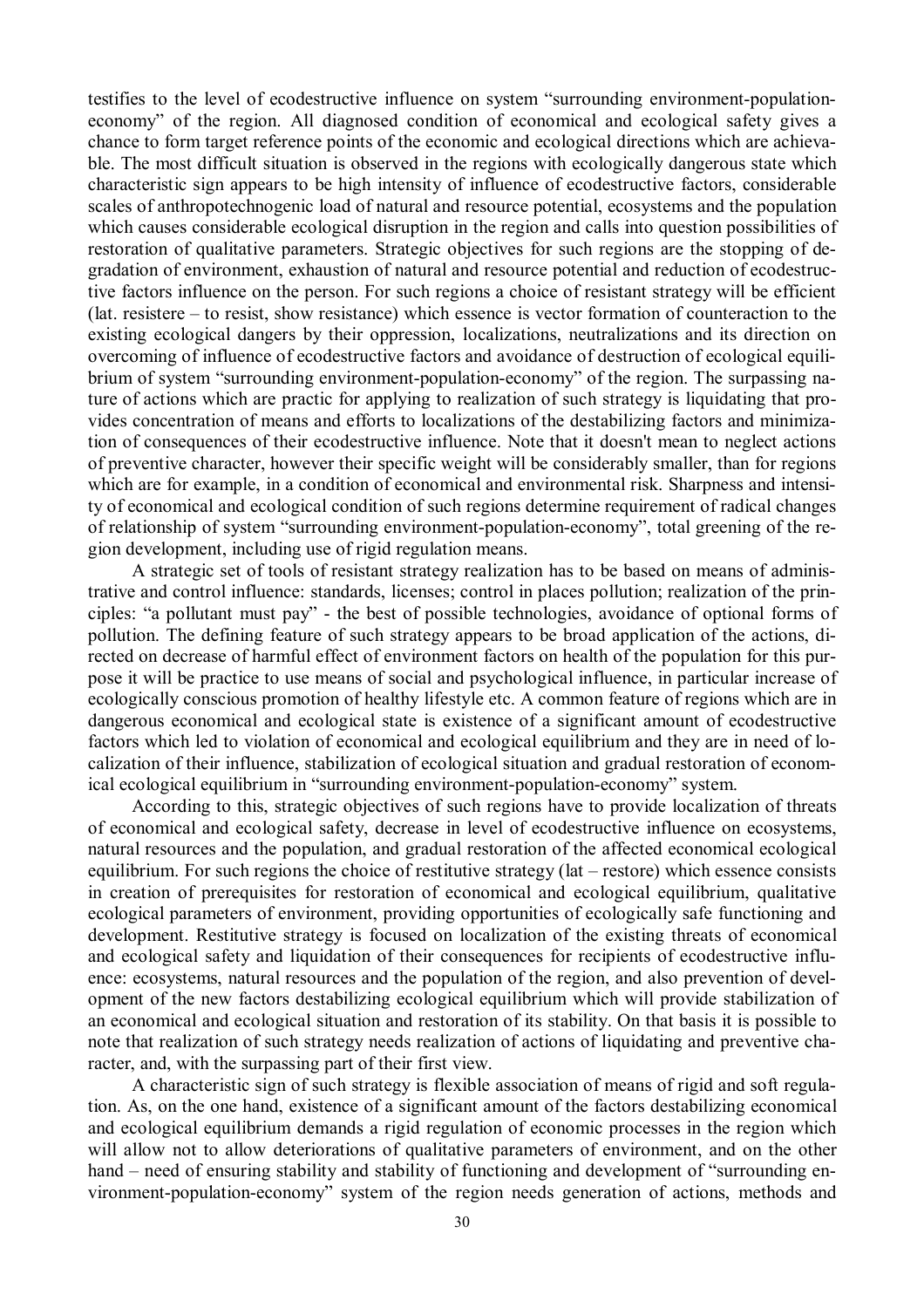tools which will be noted by the maximum economical and ecological efficiency which determines requirement of an effective combination of means of rigid and soft regulation, control and the economic stimulating character. Possibilities of an economical and ecological situation change in the regions in economical and ecologically risky state lie in two directions: improvement of their state to ecologically safe and deterioration – to ecologically menacing or dangerous, a strategic objective of such regions is a gradual decrease in risk and minimizing of potential ecodestructive influences which will render assistance to the movement in the first of the specified directions.

In our opinion, for regions which are in ecologically risky state, it is practice to apply dissipative strategy (lat. - disseminate) which essence is orientation to timely identification and avoidance of the destabilizing factors which can potentially serve as the reason of negative influence on ensuring economical and ecological safety in the region, and gradual systematic improvement of standards in the field of economical and ecological safety. Strategic tools in this case are means of economic incentives which prompt region economic activity subjects of the region to rationalization of use of resources and introduction of nature protection actions, and actions of social and psychological character. The community of strategic objectives causes a community of the surpassing preventive nature of actions of strategy of ensuring economical and ecological safety of regions, a high share of instruments of soft regulation, broader involvement of subjects of managing to discussion and decision-making in the field of economical and ecological safety.

The main feature of strategy which are expedient for applying in regions with economical and ecologically safe state are, first, a main strategic objective which consists in support of the reached balance between economic development of the region (regarding rationality of environmental management and level of anthropotechnogenic load of the nature), a state of environment and quality of living environment of the population, and timely identification and localization of the potential destabilizing factors; secondly, preventive nature of actions for ensuring economical and ecological safety, rationalization of environmental management and improvement of the population life quality; thirdly, such areas of public life as education, culture, science, health care.

For such regions it is efficient to apply supportive strategy (from English support – maintain), which consists in preservation of tendencies reached in the retrospective period in the field of ensuring economical and ecological safety and aspiration of superiority in the quality standards of environment and a standard of living of the population. To achieve this it is necessary to continue diagnostics of economical and ecological safety directed on identification of potential ecodestructive factors and prevention adverse (for economical and ecological safety) developments of a social and economic situation, introduction of progressive standards in the field of economical and ecological safety, assistance of integration of ecological, economic and social components of development of the region which will allow to support and guarantee it economical ecologically safe functioning in the long term. The main instruments of realization of this strategy are means of soft regulation, mainly market focused, in particular economically stimulating character, broad use of instruments of social and psychological influence directed on greening of consciousness and culture of the population.

Greening of mass consciousness and public opinion is an inertial and slow process [3]. But understanding of its value - both on national and international levels - is the basic for approach of a number of the states for providing not only ecological safety, but strengthening of the economic positions in the system of international relations. It is based on the fact that global reorientation of demand for the goods and services meeting certain ecological criteria will lead to a serious highquality reorganization of the world market in which production of those states will be the most competitive where the high level of greening of economy and, first of all, the technological base will be reached, providing its functioning.

It is necessary to put a number of the following measures of ecological and economic character as a priority task:

 - to make the comprehensive inventory of ecological potential including the state assessment, the sizes and dynamics of natural systems change (soil, woods, waters, air, biosphere);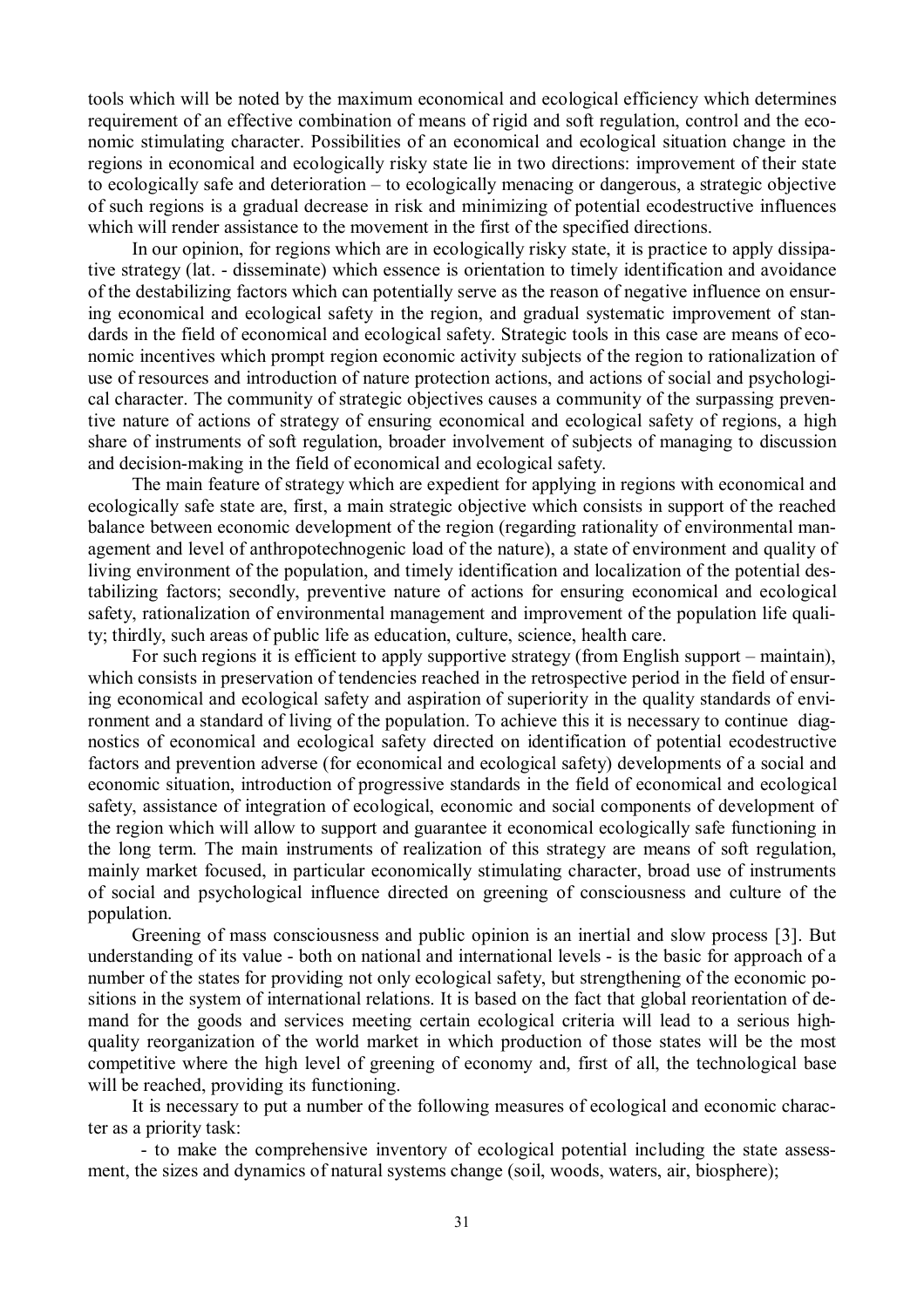- to carry out transition from the ecological paradigm based on fight against pollution and control of a state of environment to the paradigm based on anticipation, an assessment and prevention of ecological damage;

- to develop a nation-wide program of greening of economy covering all its stages - from production of raw materials and production of a product till its consumption, processing and recycling;

- to proceed from objective need of the accounting of ecological factors forming standard and legal base of development of economy, and the ensuring interrelation of environment quality standards and indicators determining the level and quality of life of population;

- to develop the measures of the state support of regions in the field of solution of environmental problems providing allocations and investments from the federal budget, the budgetary grants (subsidies, subventions), privileged credits and guarantees of the state;

 - to accept and begin implementation of a state program of creation and use of ecologically safe and resource-saving technology with the emphasis on the development of preventive, controlling and restoring technology, means and the equipment of environmental monitoring;

 - to head for improvement of policy in the field of taxes, regulations, purchases and trade which encourages technological development and removes barriers on the way of the innovative ecological technologies focused on reduction of risk, increase of efficiency of expenses and creation of ecologically favorable production;

 - to promote development of natural resources ecosystem management methods in the development of economy. To recognize that efficiency and biological diversity of ecosystems will allow to keep such management, and to prevent negative consequences for one types of resources as a result of taking measures of ecological and economic character concerning other resources;

- to use foreign experience in quantitative and qualitative indicators introduction into the account systems of the national income of natural resources use, and on application of methods of an economic assessment of ecological degradation of air, waters and soils quality. Such approach will allow to define quantitatively real ecological expenses and to reflect a role of the social ecological values which are still remaining out of the account;

 - to begin process of the taxation system reforming, recognizing that this system has to promote accumulation of the capital, increase in employment and economic growth of the state. The solution of this problem will be promoted by gradual tax burden gravity center transfer from the kinds of activity which are the cornerstone of economic growth (employment, income, investments, savings), on commercial activity and forms of consumption which with ecological and the economic point of view are harmful to society (inefficient productions, waste, pollution);

- to develop and take effective measures (including legislative) on creation of an effective barrier on the way of smuggling, transit, or unfair export of the harmful and hardly utilized waste for the purpose of placement of ecologically dangerous productions;

- to develop the complex program of monitoring, control, prevention and assignment of responsibility for cross-border receipts of pollution from the adjacent states.

The analysis of the foreign ecological help value and the purposes pursued by the West in its rendering sets on the agenda two key tasks for Russia and the CIS in general: increase of foreign programs efficiency use of assistance in the solution of environmental problems and gradual reduction of dependence on such help.

The most important directions in the solution of the first task are:

First, it is necessary to expand frameworks and strengthen coordination in the field of control over subject, conditions and channels of the western ecological help. It will open opportunity more rigidly to influence bureaucratic structures and elements of corruption from outside, both donors, and the organizations receiving and distributing the help and also to refuse the inefficient or provided on unprofitable conditions help. Parallel leading of ecological requirements under all concluded economic and scientific and technical agreements with western partners (environmental assessment, ensuring ecological safety, and delivery of the nature protection equipment) will allow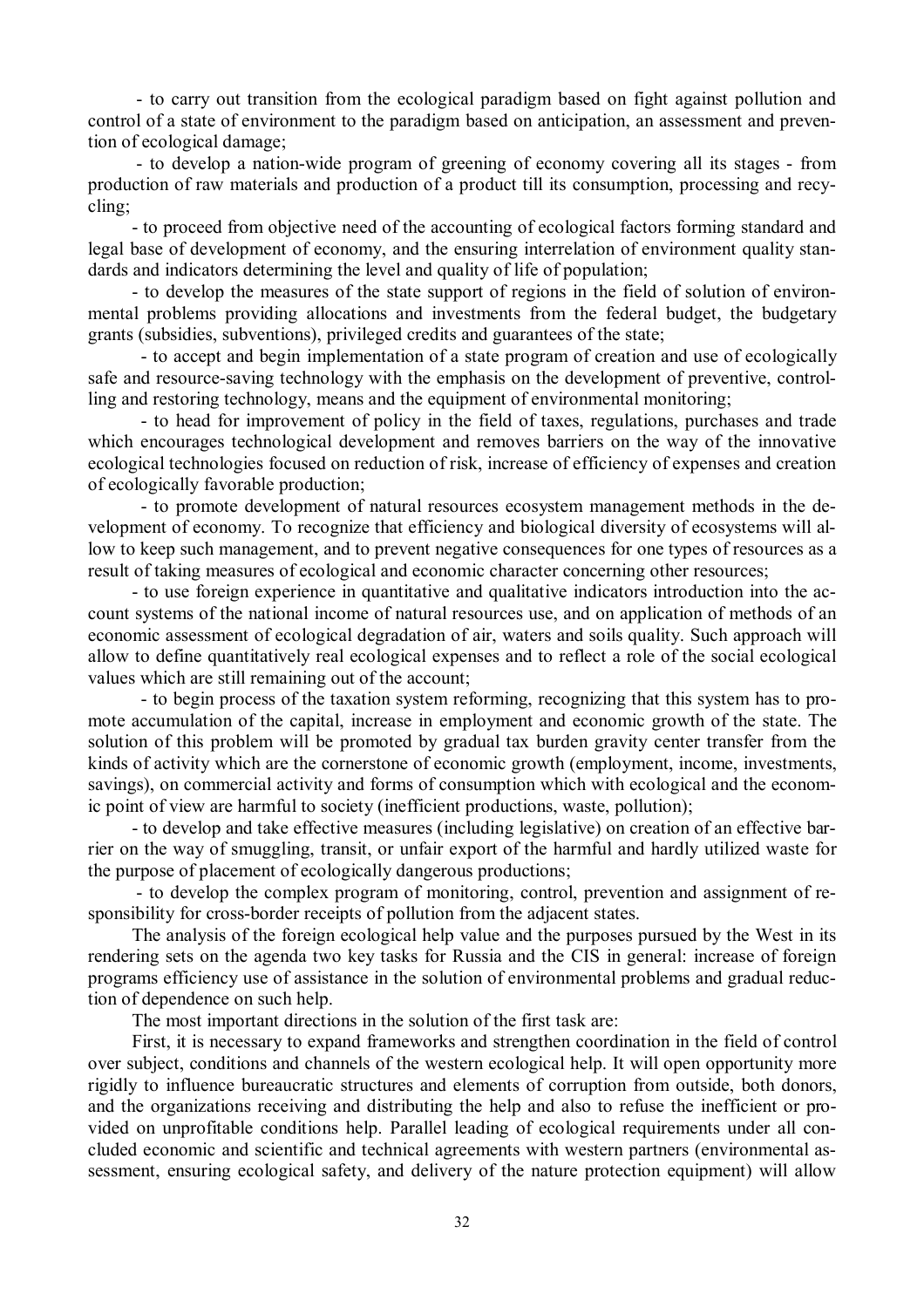providing necessary greening of the industry not within the aid program but at the expense of obligations of the western partners in the contract.

Secondly, it is necessary to increase the specific weight of priorities of the Russian Federation and the CIS programs and projects of the western ecological help.

Thirdly, expansion of a range of the used models of the ecological help is possible.

The following internal political measures are necessary in addition: comprehensively to estimate advantages and possibility of local level acceptance as basic upon transition to a sustainable development. Thus to recognize that the concept of a sustainable development focusing attention not only on economic growth but also on ecological living conditions of the person, opens opportunity to turn the most dynamic criterion of quality of life - an indicator of ecological progress - into the indicator of the started social and economic shift. As visible improvement of an ecological situation is inseparable from rationalization economically and growth of a social involvement of citizens at the concrete level of the local community, this level is optimum for a problem definition of transition to a sustainable development.

Only at the level of community features and possibilities of the solution of local problems can be most fully considered and its cultural, ethnic and religious features are taken into account, ageold experience of indigenous people and its tradition is considered, equitable distribution of an environmental risk in community is provided. Local community and its assessment of global and state interests and projects is a key link in creation of system of feedback in decision-making between the center and the lower levels.

At the same time, cooperation of local authorities and the center opens possibility of development of the balanced and stable decisions on key questions of development of local communities and strengthening of intercommunal cooperation within regions on the problems which are beyond local political jurisdiction (joint strategic planning, land use, transport, maintenance of waters and atmospheric air quality, regional accounting of expenses and benefits).

In the relations of local communities and the center special significance should be attached to the federal help to communities when ensuring national interests on key environmental, external economic and defensive issues leads to damage at the local level (loss of workplaces as a result of military bases closing, reduction of fish crop as a result of change of the international conditions of trade, etc.).

Basis of successful realization of strategy of a sustainable development and, as a result, a laying of the base for blocking of the external threats connected with an ecological component of this development is an active involvement of the population into this process. Greening of public consciousness of citizens has to become the important instrument of such social mobilization.

Definite measures have to be taken in the following directions:

 laying into the basis of a social component of strategy of a sustainable development of orientation to the increase of level and quality of life of the population guaranteed by the state not only in its material expression, but also in balancing and stabilization of social processes;

 to accept a sustainable development of a course on achievement of social justice as one of basis of strategy. Within this course emphasis has to be put on respecting the rule of law, ensuring social and ecological safety and reduction of a gap in levels of the income of the most provided and the layers of societies which are below the poverty line;

 priority attention to social aspects of strategy of a sustainable development at the local level where process of development and decision-making is inseparably linked with real interests of the specific people concerned with visible problems and ready to bear responsibility for such decisions. At this level - where there are local systems of values and priorities where the problem of formation of the steady social environment is the most notable and concrete - the system thinking is effectively formed making easier integration of economic, nature protection and social actions, and achievement of social justice in the communities.